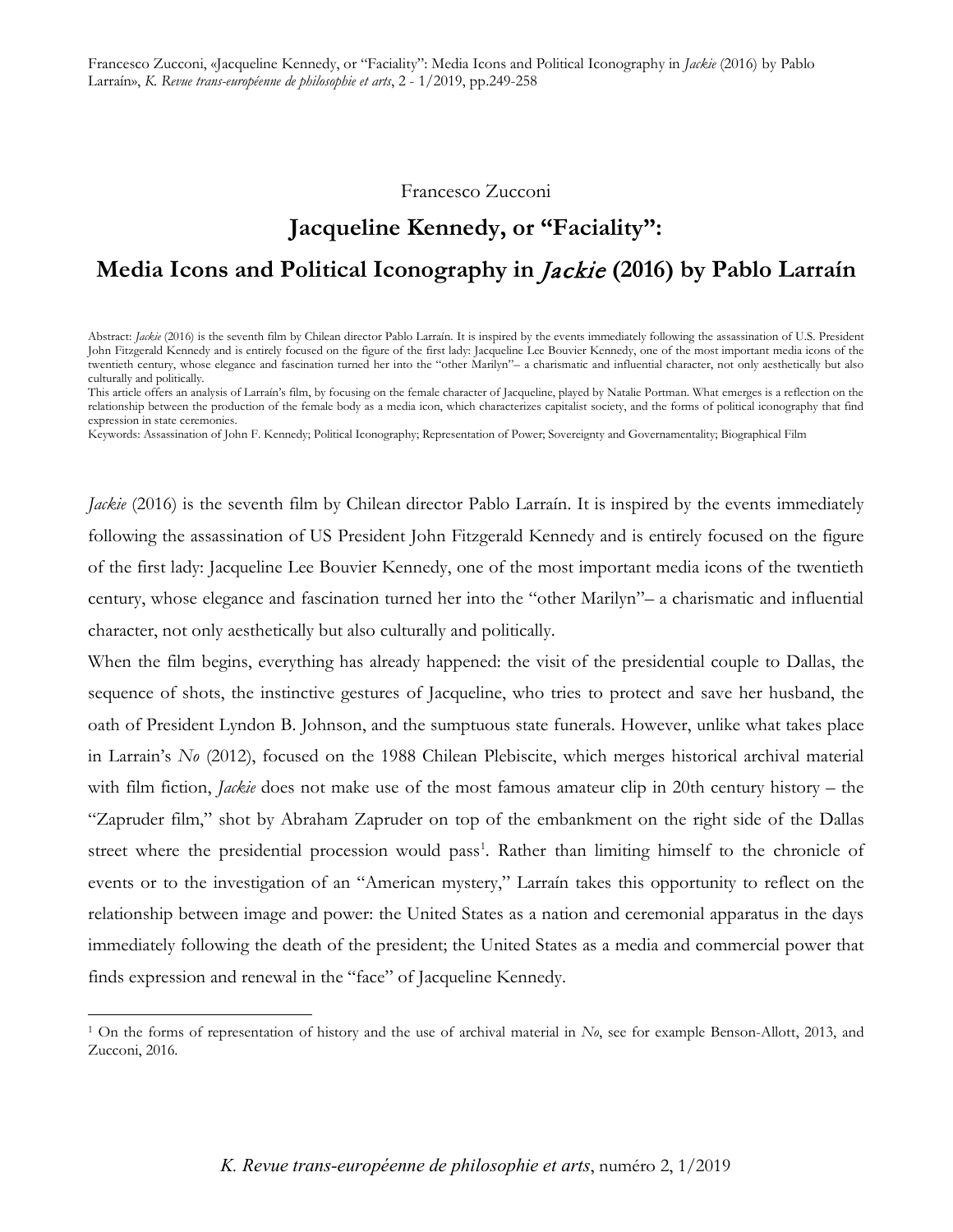The following pages offer an analysis of Larraín's film, by focusing on the female character of Jackie, played by Natalie Portman. What emerges is a reflection on the relationship between the production of the female body as a media icon, which characterizes capitalist society, and the forms of political iconography that find expression in state ceremonies.

#### **1. Shot/Countershot**

Hyannis Port, Massachusetts, December 1963. The man who arrives by taxi at Jacqueline Kennedy's house is the reporter Theodore H. White, summoned to the estate of the powerful Irish Catholic family to write an article on the tragic days that have just ended. His focus is primarily on the legacy of the former president, after articles in *The New York Times* by Arthur Krock and Albert Merriman Smith had questioned its greatness and historical importance. The article is to be published in *Life* magazine which, in previous years, had contributed to the construction of the Kennedy myth.

The dialogue between the two characters is a point of anchorage throughout the film, out of which everything develops in the form of flashbacks. The conversation takes place outdoors, continues inside the house and then goes outside again. A panoramic shot shows the architectural space and the position of the two figures. Along the entrance porch, White sits on the left, while Jackie is on the right. Afterwards, the conversation develops through the shot/countershot technique.

The setting under this arcade represents one of the most traumatic moments in the protagonist's life: the attempt to remember and tell the tragic events of Dallas; but it is also one of the darkest passages in the history of the United States of America. A moment in which the sumptuousness and pastel colors that accompanied the rise to power of the Kennedys and brought about the renewal of the entire country's image seem to have been lost. If the encounter between Jackie and White is to serve precisely this purpose – to re-establish the "chromatic range" – Larraín stages this critical moment of personal and collective history as a face-to-face that seems to be inspired by Grant Wood's *American Gothic* (1930) and the hieratic postures that characterized the American pictorial iconography prior to the avant-garde.

As in some of Larraín's previous films, in this sequence, too, the codes of cinematic language traditionally used for the filmic articulation of a two-way dialogue are pushed to the limit. [2](#page-1-0) Instead of alternating oblique shots of the characters – where the cameras form an angle of about one hundred and twenty degrees – the cameras are placed on the line of the one hundred and eighty-degree rule. As Stéphane

-

<span id="page-1-0"></span><sup>2</sup> For further discussion on this aspect, see Coviello, Zucconi, 2017.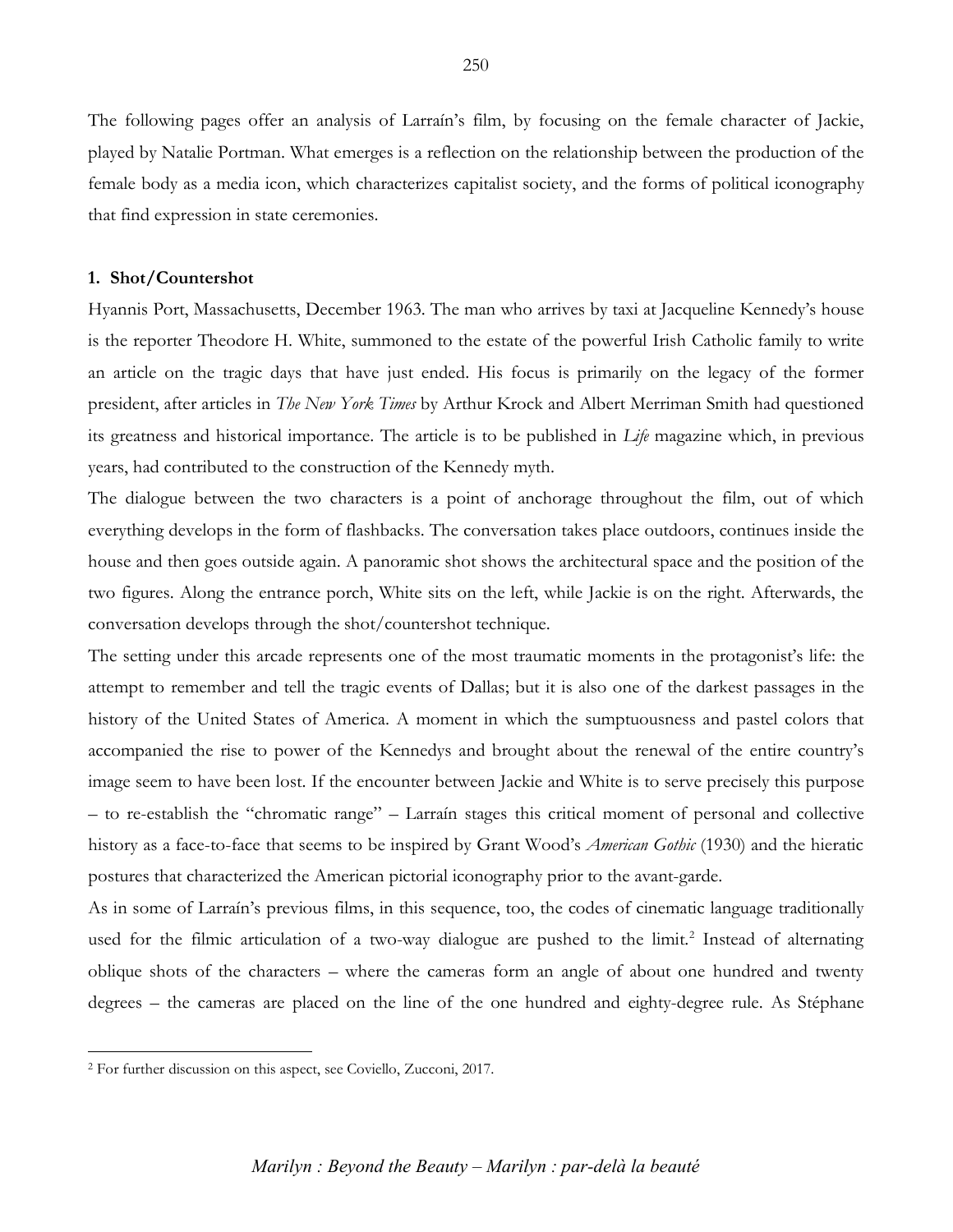Fontaine, the film operator, enthusiastically explains, "we placed the two rooms behind each other between the actors, so that they could not be seen by each other. This allows you to do real shots/countershots at one hundred and eighty degrees with strange looks as if everyone were looking into the room" (Tessé, 2017, p. 20). From the very first shots, the spectator is therefore captured by the power of this dialogue, which will last until the end of the film. Through this technical choice, Larraín respects the reciprocity of looks that defines the conditions of diegetic intercourse and, at the same time, calls into question the spectator, whom he drags into the staging.

Jackie's face is pale, hollowed out, deeply marked. The insistence on this detail is not a simple strategy to exalt the actress's diva status, nor is it a lingering on the trauma experienced by the character. Rather, it takes on a broad function. In a nutshell, the public display of power and its effectiveness are the very theme of the confrontation between Jacqueline and the journalist and the entire movie. What should be revealed about a traumatic experience so that the public image of the former presidential couple can go down in history? What, instead, should be hidden, denied, against all evidence, so that the discourse does not take a wrong turn, deconstructing a political myth built over the years? Hence, what did the viewers of Kennedy's funeral think? And what impression did the image of Jacqueline's dress completely smeared with blood make on public opinion? How can you control your own image at a time when nothing inside you seems to hold?

#### **2. On faciality**

If the shot/countershot at one hundred and eighty degrees of the first sequence defines the enunciative regime of the entire movie, *Jackie*'s protagonist is the face itself. Jacqueline is the earliest first lady in the history of the United States to take on prominent public visibility functions. The Oscar-winning Natalie Portman is called upon to enter into the character, to make herself equal to one of the most famous female icons of the twentieth century. The heart of the film is the face and, along with the face, the close-up, even if it is close-up of a salon, the White House façade, or a parade, i.e., the funeral of the President. The face is not so much considered in itself as something pre-established, a fact, a part of the subject, but as everything that, having been subjected to a certain visual treatment, is constituted as a *public interface*: an instrument of expression, interaction, communication, or governance.

*Jackie* could thus be called "faciality," referring to the work by Gilles Deleuze and Félix Guattari on the face as an emblem of the effectiveness and power of images in Western culture. Before developing an abstract conceptualization on the topic, they list some of its figures:

## *K. Revue trans-européenne de philosophie et arts*, numéro 2, 1/2019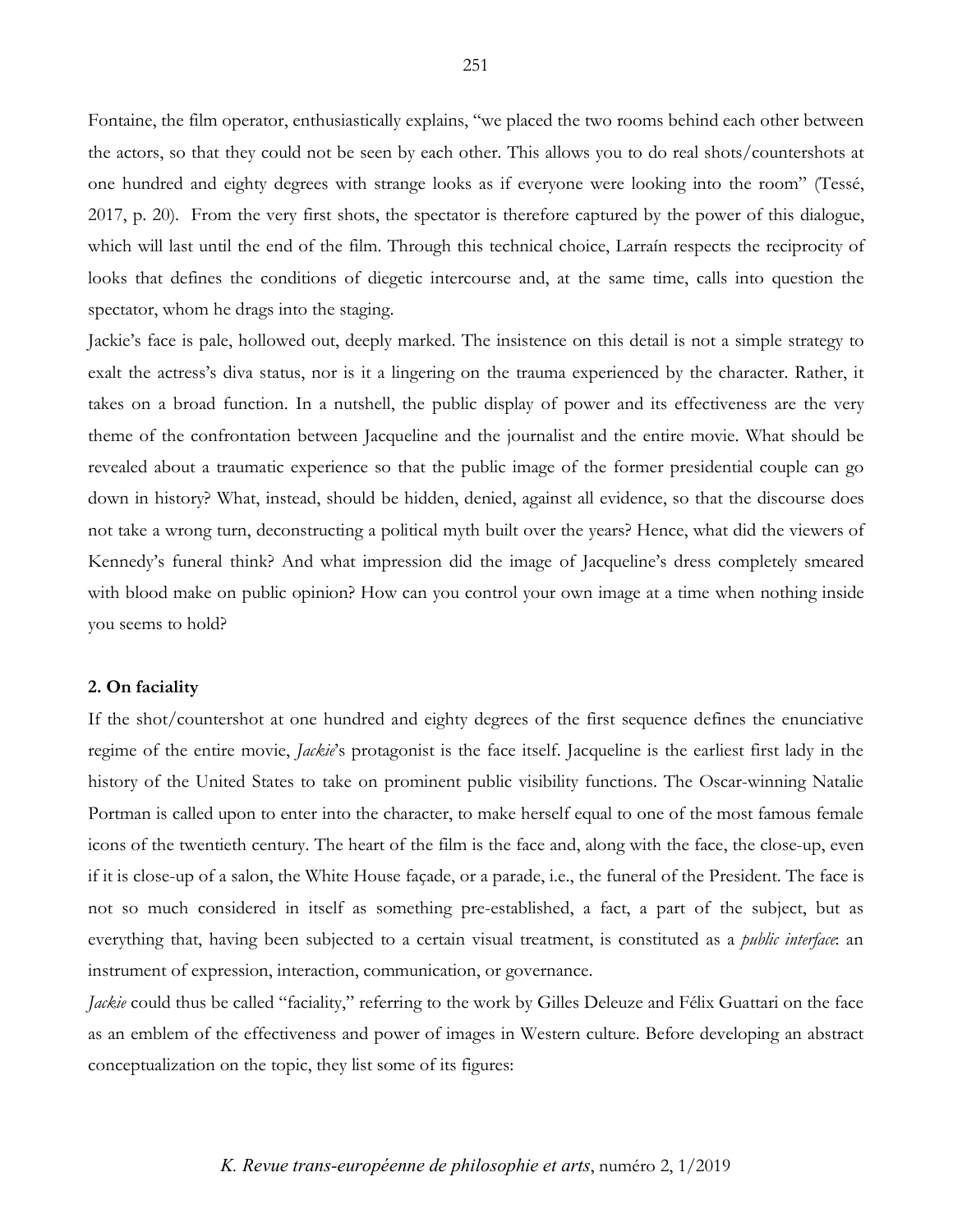the maternal power operating through the face during nursing; the passional power operating through the face of the loved one, even in caresses; the political power operating through the face of the leader (streamers, icons, and photographs), even in mass actions; the power of film operating through the face of the star and the close-up; the power of television (Deleuze, Guattari, 2004, p. 194).

It is therefore from Jackie's face and "faciality," understood as the ability to produce faces and interfaces from any subject, object or situation, that Larraín seemingly pursues his cinematographic research into the relationship between aesthetics and political power. On the one hand, then, there is Jackie's *visage* and its micro-movements: the intensity of the pathos of those who are upset, on the verge of giving up or withdrawing; on the other hand, there is Jackie's *face*, and its effectiveness. On the one hand the *visus*, past participle of *videre*, "seeing," and on the other hand, the *facies*, the "aspect," the external limit that opens the subject to sociality and that can stiffen until it coincides with a mask.<sup>[3](#page-3-0)</sup> It is precisely around the idea of trauma that these oppositions are articulated, as well as that between private and public life. This double articulation of the face – as something profoundly intimate and inevitably exposed – is therefore what the director guides the spectator's gaze toward.

From a symbolic point of view, for that matter, how is one to interpret the murder of John Fitzgerald Kennedy if not as an attempt to destroy the face of power? What happens to the image that expresses and identifies political power when violence unexpectedly breaks out? If, as highlighted by historians and theorists such as Ernst Kantorowicz (2016) and Louis Marin (2005, p. 186), the figure of the powerful man and, in the broadest sense, the images that participate in his glorification constitute a secularized form of transubstantiation – a "political Eucharist" – how is one to interpret, to manage, psychologically and through media, the irruption of a stream of blood that pierces the image? What social meaning should be given to the lay variant of the 1263 "Miracle of Bolsena" – when a consacrated host began to bleed – only this time consisting of the Zapruder film, now imprinted in the collective memory of the whole world as a critical moment of political iconography?

In the reconstruction proposed by Larraín, it is therefore Jacqueline who takes on these issues. If the identification with Lincoln's wife in the sequence shot inside the White House and the foreshadowing of Kennedy's death seemed to give her the tragic and melodramatic role of a modern Andromache, the

-

<span id="page-3-0"></span><sup>&</sup>lt;sup>3</sup> For a distinction among the different terms referring to the "face", see Magli, 1996, pp. 9-15. On the face and the mask see also Belting, 2017.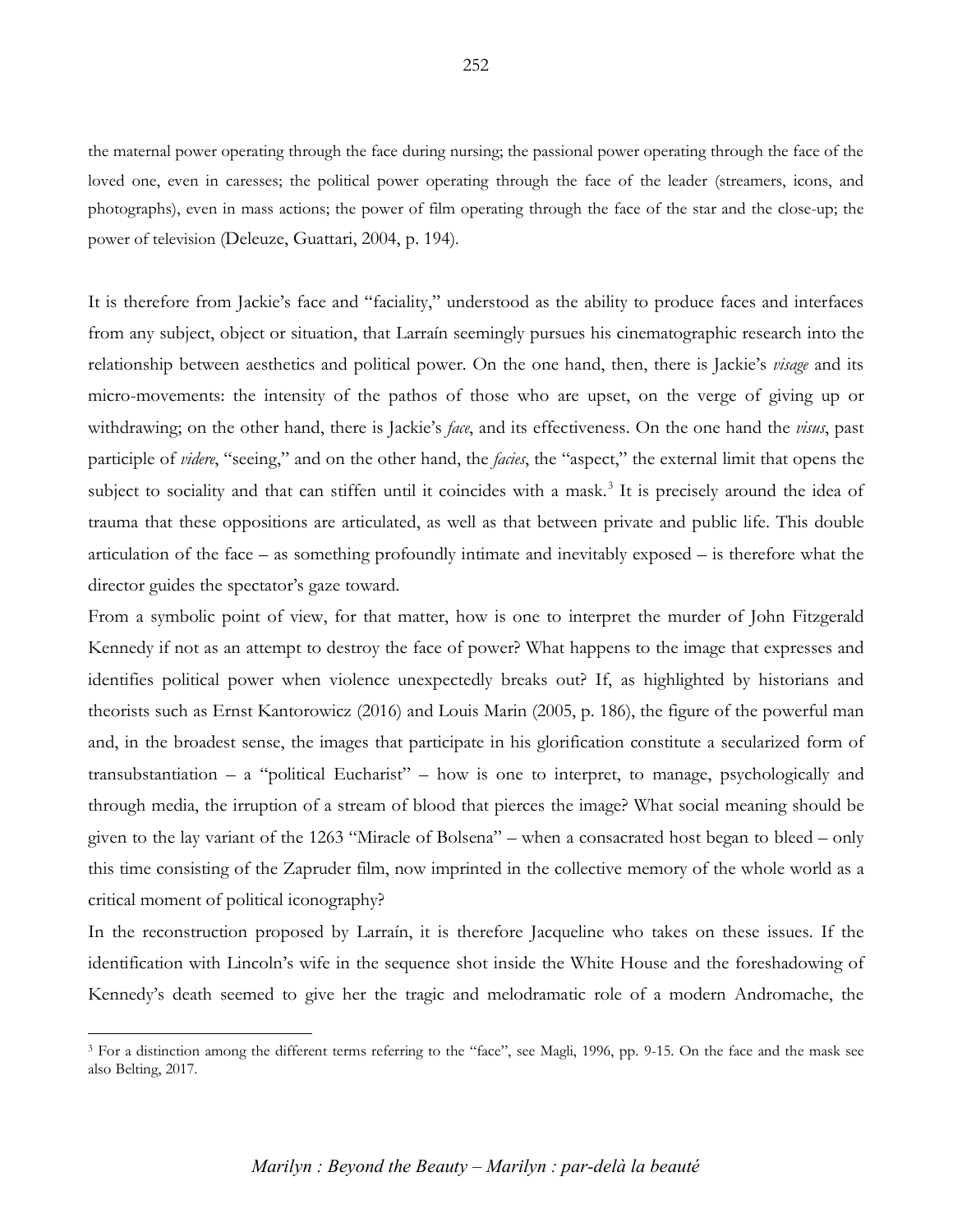murder of her husband transforms her icon into a holy Veronica: the pious woman who – according to the Gospel of Luke and especially the Apocryphal Gospels – wiped the bloody face of Christ with a linen cloth during the Passion. Saint Veronica, venerated by the Catholic Church and considered the protector of photographers, specifically because of her gesture, which had the power to leave a trace – the Trace – on the white cloth. With this film, the director explores and shows spectators a case of semantic inversion of the female figure and her pathos, like the inversions investigated by Aby Warburg (2000) in his *Bilderatlas Mnemosyne*.

From the public display of the blood imprinted on the fashionable suit to the organization of state funerals, Jacqueline does not just give vent to her vanity. If exposing the face to the cameras was one of the decisive elements of the Kennedys' political success, the choice to force her family, and with it American political power, to a *public re-exposure* after the outbreak of violence is the point of the greatest theoretical interest in the whole film. Jackie's strategy is to reaffirm the effectiveness of the image of power, to re-authenticate it in front of the masses, with all the risks this entails. Through the dialectic between Jacqueline's gaze, as the choreographer of the funeral, and Larraín's, as the movie director, *Jackie* represents the funeral service as an opportunity to re-mediate the violence itself and the images that document it: a great collective rite capable of putting back the *force suffered* as well as the *surviving force* contained in reserve in the image. [4](#page-4-0)

The shot with Jackie's face looking out the window during the transfer of the coffin to the Capitol is one of the most impressive segments of the whole movie. While Mica Levi's original soundtrack superimposes high and low tones on top of each other, through the glass Jackie's eyes observe the huge crowd that has rushed to the ceremony. There is no need for a countershot to restore the orientation and effectiveness of this gaze. All it takes is a superimposition, a plastic montage of several images within the single shot: Jackie's face, on top of which run the silhouettes of the Americans who have come to pay homage to President Kennedy; a staging of the fictional film that is seamlessly merged with the archival document.

#### **3. Camelot**

<u>.</u>

Right in the middle of the movie, there is a musical sequence, a last-night dance before leaving the White House. Jackie wears a robe and wanders around the large halls, opens a door, slowly approaches a record player, turns it on...:

<span id="page-4-0"></span><sup>4</sup> On "power as the placing in reserve of force in representation," see Marin, 1988.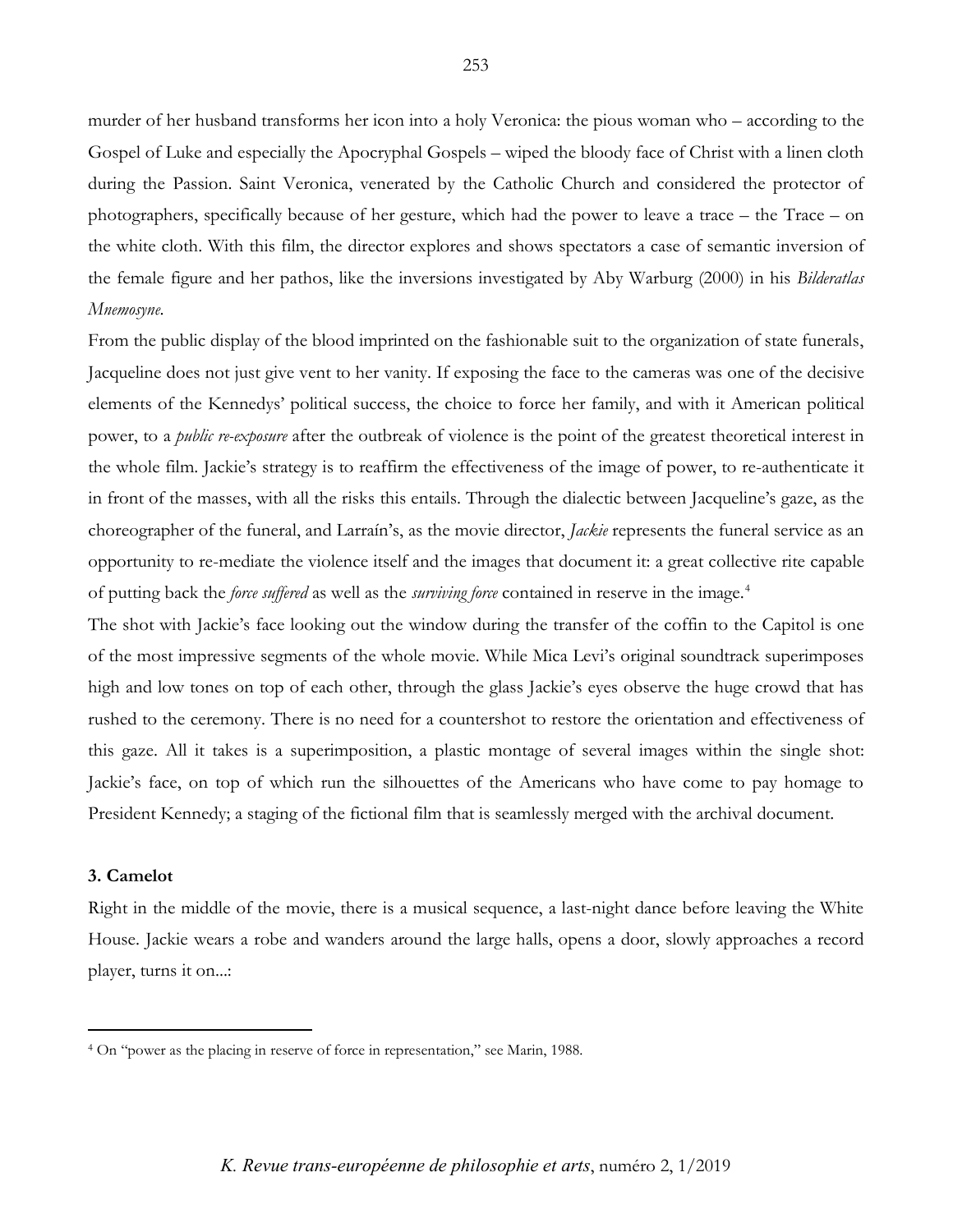*It's true! It's true. / The crown has made it clear / The climate must be perfect all year / A law was made a distant moon ago here / July and August cannot be too hot / And there's a legal limit to the snow here / In Camelot! / The winter is forbidden till December / And exits March the second on the dot / By order, summer lingers through September / In Camelot! / Camelot! Camelot!*

The cheerful music that resounds in the different rooms interrupts the dissonant tones of the soundtrack and seems to project the protagonist outside the drama that she is living through. She is seen returning to the bedroom, opening the treasure chest of precious objects, wearing a pearl necklace, a light red dress, then black, pouring gin, serving dinner, putting on lipstick, taking a series of sedatives and, finally, sitting at the President's desk. Her gestures are quick and nervous, though. The musical melody and the festive tenor of the outfits, worn one after the other, do not seem to offer a moment of escape. Rather, by passing from one side of the White House to the other and producing gestures of radical transformation, Jackie seems to experience the transience of the beautiful objects with which she is surrounded and through which she conceived her role as first lady. This is a nervous rehearsal session, one that ends with the woman taking the place of the president himself, sitting on his chair and agreeing to take control of the political and media event of the funeral.

If the meaning of this song in the story is not immediately clear, the last few minutes of the movie make it explicit. The final part of the confrontation with the journalist who went to the Kennedy residence in Hyannis Port points to the non-randomness of the musical reference. White is concluding his article when Jacqueline tells him that there is still one last thing to talk about, something that is probably more important than anything else: every night, before going to bed, she and "Jack" would turn on the old gramophone and listen to some records; above all, to *Camelot*, the 1960 Broadway musical inspired by the knightly legend of King Arthur. With no hesitations, Jacqueline remembers the last verse of the entire work and, while quoting it, dictates to the journalist the final sentence of the article that will actually be published in *Life* on December 6, 1963: "Don't let it be forgot / That once there was a spot / For one brief shining moment that was known / As Camelot." Her face is both pleased and sad at the same time: at the idea of having actually lived as if in a chivalrous novel, in a world full of ideals, passions and beauty; but in a world, alas, that will hardly return.

*Jackie* is about to end. Afterwards, a plaque affixed inside the White House recalls that "J.F. Kennedy and his wife Jacqueline lived in this room during the two years, ten months and two days he was President of the United States of America. January 20, 1961 - November 22, 1963." The movie seems to be over, when a further sequence extends beyond the margins of the story.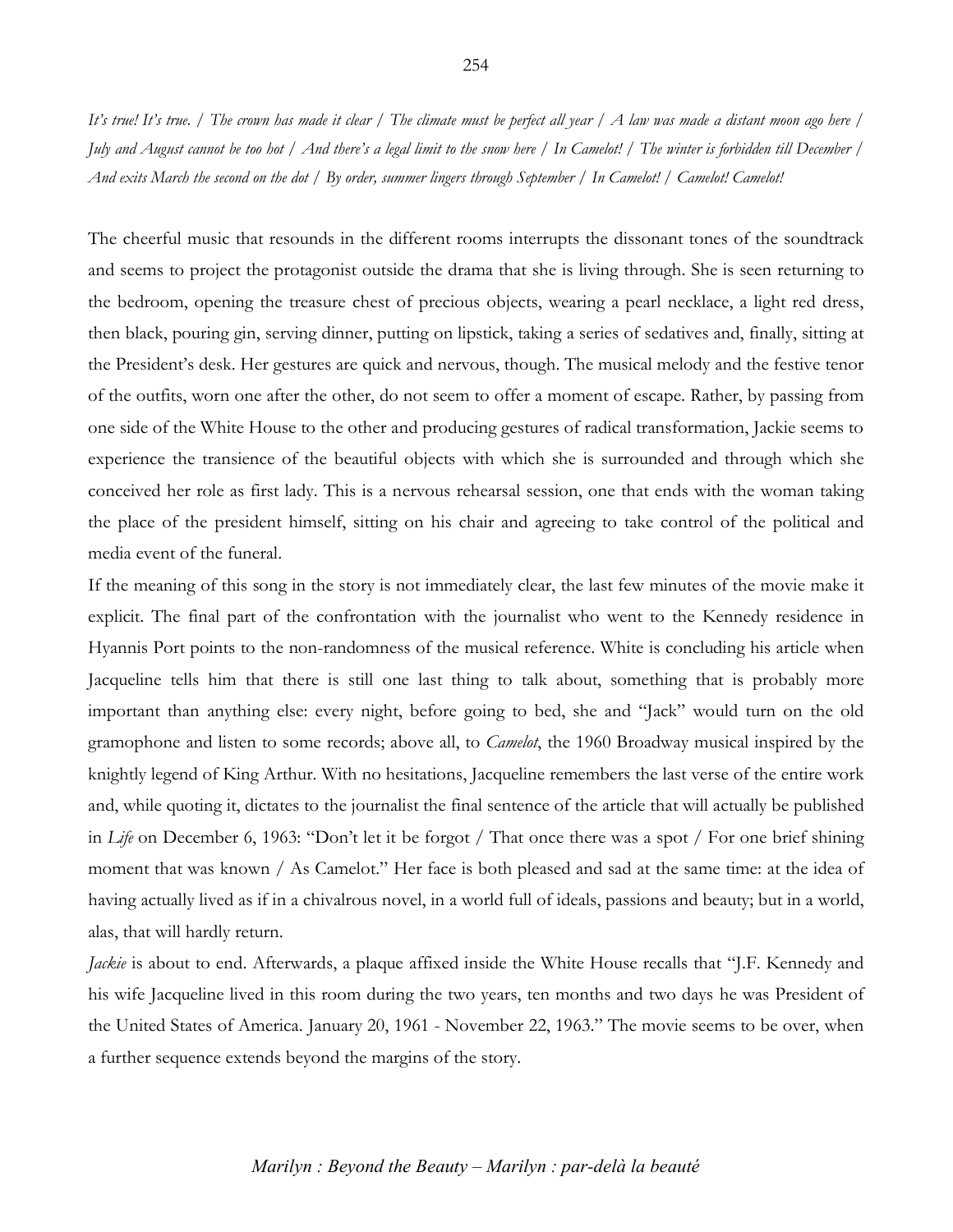Exterior, night. A black car escorted by two motorcycles stops at a red light. Framed through the window, the face of Jacqueline is looking outwards. A countershot, compatible with her point of view, frames the window of an elegant boutique. A salesperson is setting up the window dressing, choosing how the clothes will be displayed. The sequence continues with the shot/countershot technique, and together with Jackie one sees the image of a van from which a series of mannequins wearing blue, white, pink and yellow suits are being unloaded. They are all wearing the same black wig: they are the many images of Jackie on display in the shop windows of the United States of America and the entire western hemisphere.

While the soundtrack again coincides with the last song of the *Camelot* record, Jackie's face appears slightly surprised but not displeased by what she has seen. When speaking with the journalist, she had brought the *Camelot* experience to a close, both in terms of the private game between her, her husband and the small circle of guests of the White House, and in terms of the political and social utopia of global happiness. Yet, there it is, before her eyes – Camelot's worldliness.

As is well known, the death of Kennedy was also pegged by Fredric Jameson (1991, pp. 354-355) as relating to the "birth of Postmodernism." According to the interpretation of the American critic and theorist, the death of the President marked a twofold entrance into a new era: it was the first media event understood as a collective experience; it was also the origin of all the conspiracies that would stir up the West in the following decades as well as giving rise to a "conspiracy aesthetic" (Knight 2015, pp. 164-177) to be found in many writers and filmmakers.

Throughout his entire filmography, Larraín has wanted to avoid the rhetoric of conspiracy and investigation, even when the historical event in question seemed inconceivable outside this interpretative framework. From Chilean dictatorship to American political murders, the director never claims to arrive at a final definitive truth about the logic of historical events; nor does he allow himself to be sucked in, however, by the sublime charm of the "still open case." Rather than investigating the single frame of the historical archive to produce insinuations about the referential reality to which it refers, he tries to give depth to the image; he imagines the polemical countershots of history.

If Larraín's cinema cannot be identified with, but rather opposes, postmodern paranoia, the idea of interpreting the entire 2017 movie on the basis of the final sequence and the mass commercialization of the "Jacqueline style" is also misleading. Of course, thanks to the deterritorializing power of capitalism, Camelot is now everywhere and nowhere, and perhaps thanks to this the protagonist will be able to temporarily recapture her private life. Still, to do justice to the highly elaborate structure of a film like *Jackie*, it is necessary to keep its starting point and junctions in mind. It should be remembered that, going against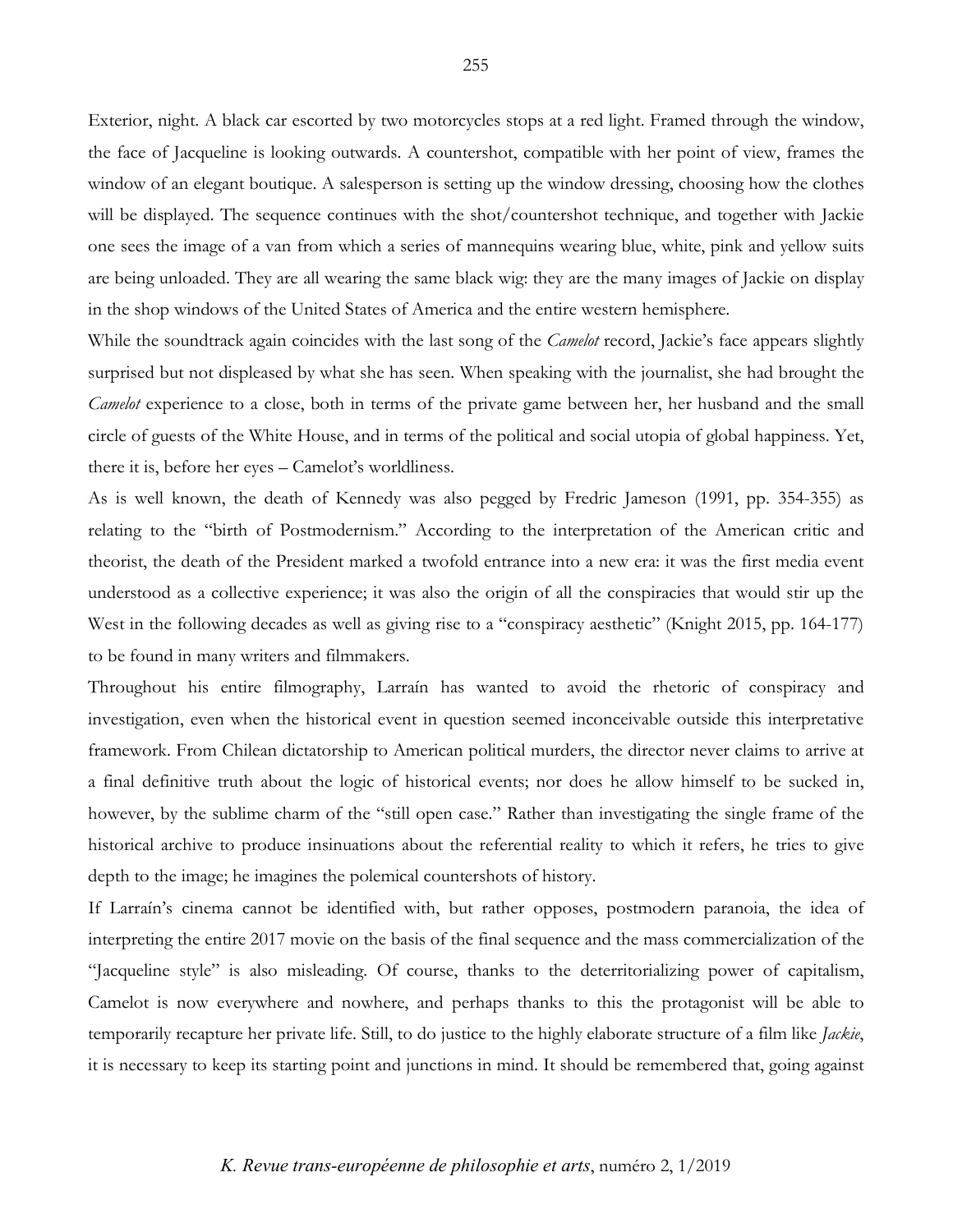many expectations, Larrain's Jackie is different from Warhol's silkscreen version. After Kennedy's death, the proudly designed interiors of the White House become uninhabitable; the pastel colors of the fashionable clothes run the risk of being euphemistic compared to the assertion of a "red trauma." Only through the choice of exhibiting her face and *wearing the trauma itself*, would Jackie be able, at least on the public side, to reaffirm the effectiveness of her icon: an icon of fabric, in which the graininess of the threads is the most important element.

This, then, is how the Chilean director manages to evade those theoretical shortcuts that lead to the identification of the death of Kennedy with the beginning of a capitalist and commercial domination; a domination understood as superseding the political and communicative forms of state sovereignty. As in other movies by Larrain, *Jackie* also focuses on the conflict between the logic of tradition and that of creativity, between political and commercial power; however, even more than in previous films, this conflict is not expressed in an opposing dialectic. The depth of the character coincides with his ability to conceive of the relationship between violence, aesthetics and power from a long-term historical and theoretical perspective: Jackie, the pop icon, the "Chanel model"; Jackie, who immediately understands the iconographic and political meaning of blood and summons the courage to orchestrate the public ceremony of a state funeral; Jackie, as the first public figure capable of giving "the American people something that they always lacked: majesty," to take up the words of a British newspaper of the time that the scriptwriter freely transforms by putting them in White's mouth.

As spectators exit the theater, two images of Jackie's face through the car window remain imprinted in their memory. The first, as seen in the previous paragraph, is the single shot in which the woman's face coexists in superimposition with the blurred image of the American people: a sea of crowds, a ritual response to a symbolic crisis of the state institution, a moment of reunification and inscription of the collective body in the individual body of power. The second is that of the mannequins, the final sequence that sets Jackie in front of her simulacra: the return effect of the success of the funerals, the media portability of her image, the commercial dissemination of her style. Compared to the first image from the window, the shot/countershot here opens up a space of social practicability, a normality of everyday life that takes shape and propagates through the articulation of media consumer goods.

Two glances from the window, then: the first one addressed to the people of the United States of America; the second to the people of Camelot. These are different looks, which are, nevertheless, closely linked in the movie, in which one is the support point of the other and not its opposite. Jackie, or "faciality": if Larraín conceived of this movie as a portrait of Jacqueline Kennedy, he definitely did so to investigate the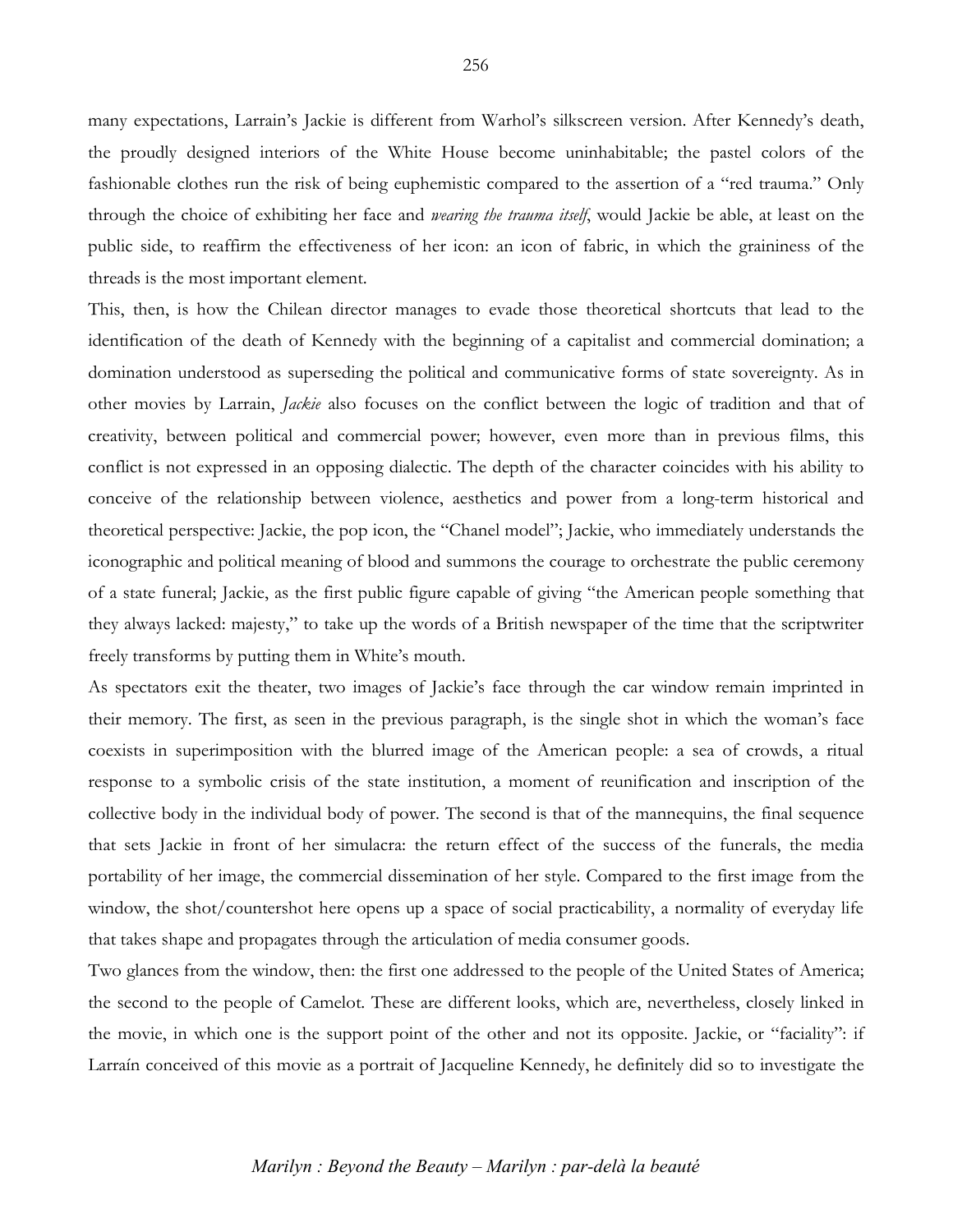complex relationships that exist between the forms of political iconology and those of media communication, between the regime of effectiveness of state authority and that of the capitalist machine, between sovereignty and governamentality – a series of relationships that challenge history and theory while simultaneously giving shape to contemporary political and communicative practices.

#### **Bibliography**

Belting, H., 2017, *Face and Mask: a Double History*, Princeton, Princeton University Press.

Benson-Allott, C., 2013, "An Illusion Appropriate to the Conditions: 'No'" (Pablo Larraín, 2012), in *Film Quarterly*, n. 66.

Coviello, M., Zucconi, F., 2017, *Sensibilità e potere. Il cinema di Pablo Larraín*, Cosenza, Pellegrini.

Deleuze, G., Guattari, F., 2004, *A Thousand Plateaus: Capitalism and Schizophrenia*, London, Continuum; or. ed. 1980, *Mille Plateaux. Capitalisme et schizophrénie*, Paris, Minuit.

Jameson, F., 1991, *Postmodernism, or, The Cultural Logic of Late Capitalism*, New York, Verso.

Kantorowicz, E., 2016, *The King's Two Bodies: A Study in Medieval Political Theology*, Princeton, Princeton University Press.

Knight, P., 2015, "The Kennedy Assassination and Postmodern Paranoia," in A. Hoberek, ed., *The Cambridge Companion to John F. Kennedy*, New York, Cambridge University Press.

Magli, P., 1996, *Il volto e l'anima. Fisiognomica delle passioni*, Milan, Bompiani.

Marin, L., 1988, *Portrait of the King*, Minneapolis, University of Minnesota Press; or. ed. 1981, *Le Portrait du roi,* Paris, Minuit.